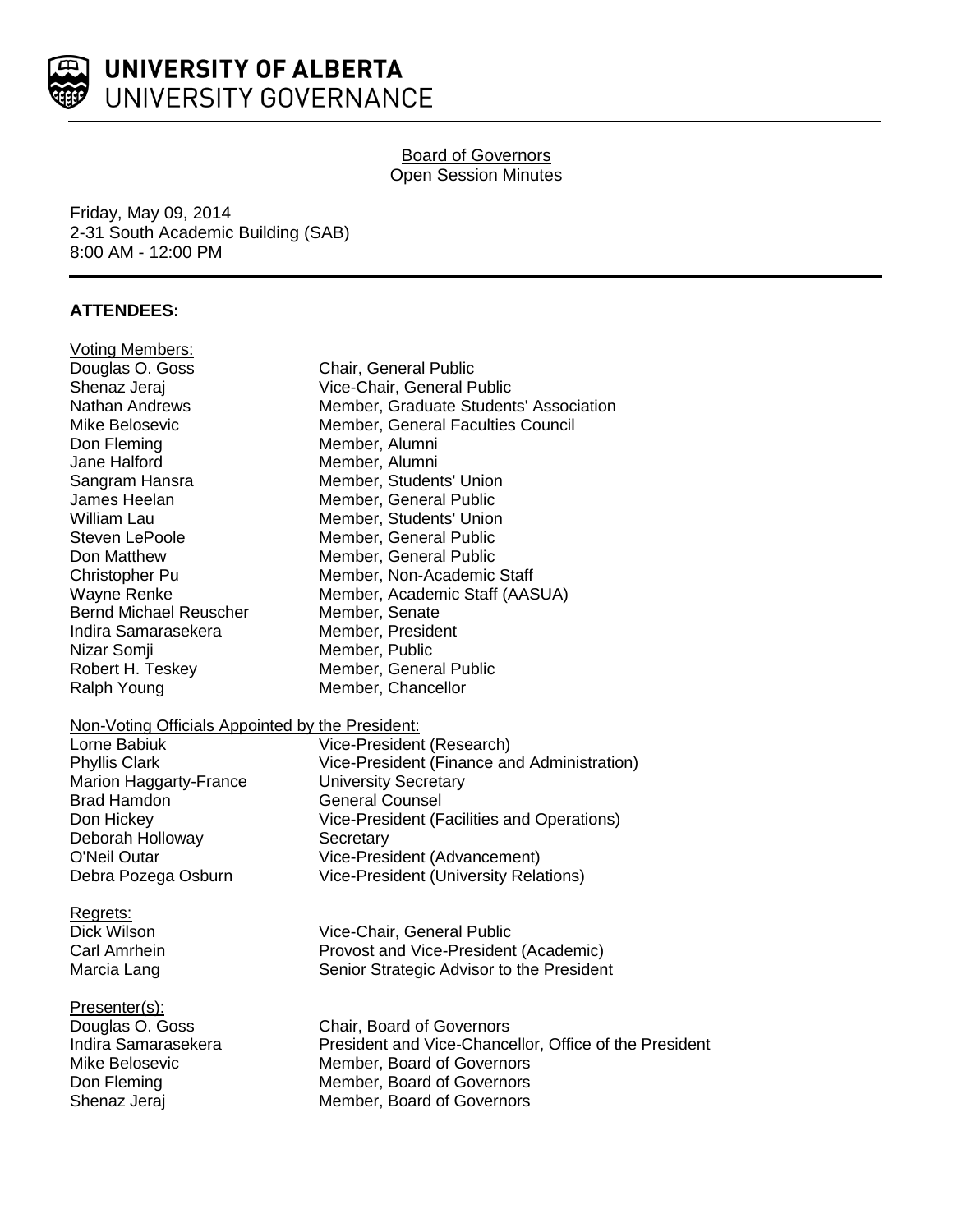**CARRIED**

Bob Kamp Chair, Board Investment Committee

Don Matthew Member, Board of Governors Christopher Pu Member, Board of Governors Wayne Renke Member, Board of Governors Robert H. Teskey Member, Board of Governors Ralph Young **Chancellor**, Senate Kerry Mummery Dean, Physical Education and Recreation O'Neil Outar Vice-President (Advancement), Office of Advancement Nathan Andrews President, Graduate Students' Association William Lau Vice-President (Student Life), Students' Union

Staff:

Deborah Holloway, Board Secretary and Manager of Board Services Geeta Sehgal, Acting Assistant Board Secretary

### **OPENING SESSION**

### 1. Chair's Session

Materials before members are contained in the official meeting file.

*Presenter(s)*: Douglas O. Goss

### 2. Call to Order and Confirmation of Quorum

Ms Holloway confirmed that the attendance constituted quorum. The Chair called the meeting to order at 8:00 a.m.

3. Approval of Open Session Agenda

Motion: The motion was moved and seconded.

|  | THAT the Board of Governors approve the Open Session Agenda as presented. |  |
|--|---------------------------------------------------------------------------|--|
|--|---------------------------------------------------------------------------|--|

4. Conflict of Interest - Opportunity for Declaration

The Chair made note of the following:

• The University of Alberta has policy and procedure in place for Conflict of Interest and Conflict of Commitment, and Board members make annual disclosures.

• In addition, Board members must declare any conflict related to the Board Agenda of each meeting and, in the event of such conflict, absent themselves from the discussion and voting on the item.

• The Post-Secondary Learning Act, Section 16(5) states that: The members of the board must act in the best interests of the university.

The Chair invited members to declare conflicts of interest related to the Open Session Agenda of the meeting. The Chair observed no declarations and declared that the question was duly asked and answered.

### 5. Chair's Remarks

*Presenter(s)*: Douglas O. Goss

The Chair welcomed guests to the meeting. He drew attention to some recent noteworthy events: On May 7, Chancellor Ralph Young was inducted into the Alberta Business Hall of Fame. Faculty of Engineering alumnus Reza Nesseri was also inducted into the Hall of Fame, and on May 8, Reza and his wife Sylvia announced a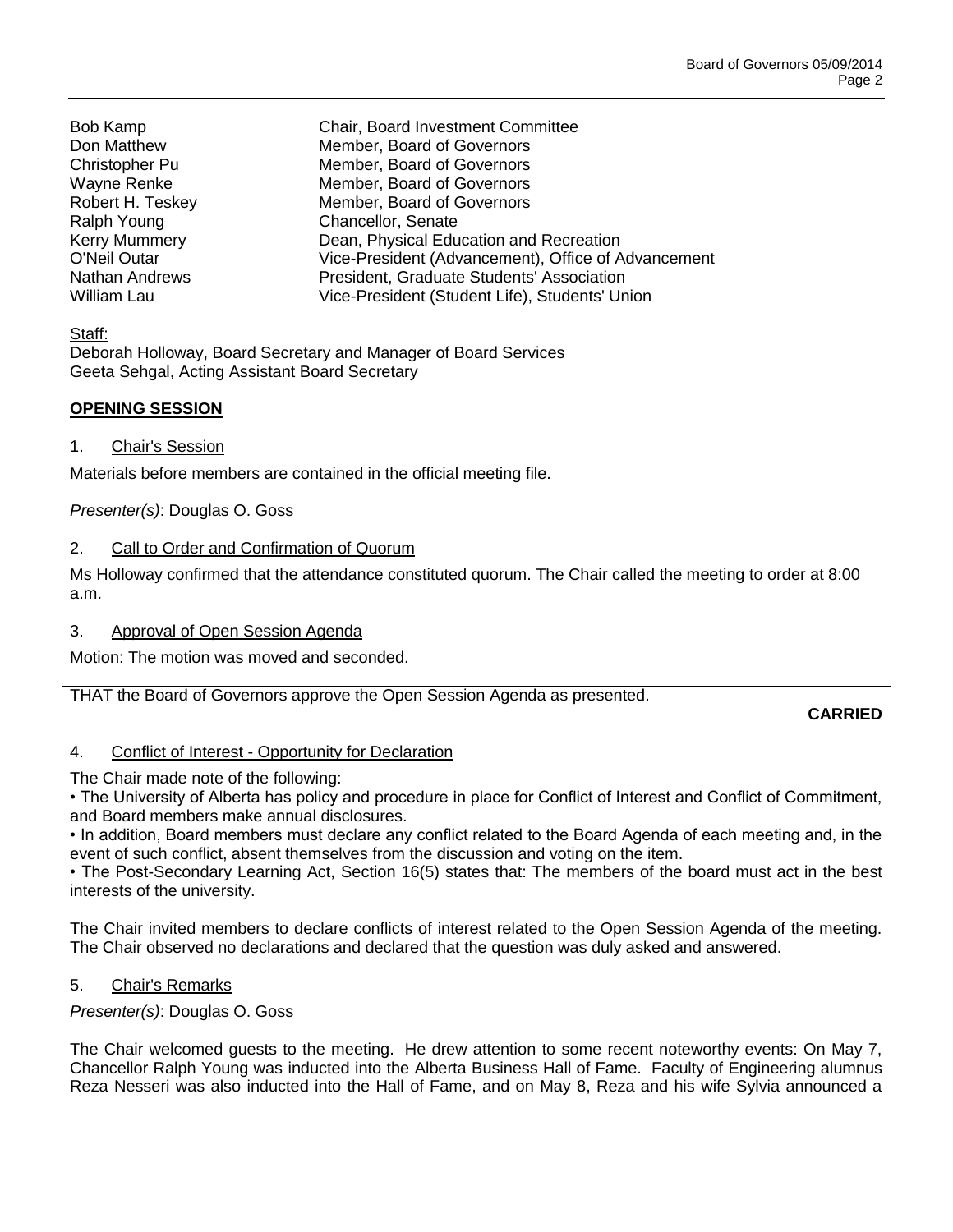donation of \$10 million. The Chair also thanked retiring Board member Bernd Reuscher for creating an endowment in the Faculty of Engineering, also announced on May 8.

### 6. Report of the President

Materials before members are contained in the official meeting file.

*Presenter(s)*: Indira Samarasekera

In addition to her written report, the President provided a report to members regarding the activities, initiatives and achievements of the six Vice-Presidents and their portfolios over the past year.

#### 6a. Progress on the Change Agenda

This item was deferred.

- 7. *Approval of the Consent Agenda*
- 7a. Approval of the Open Session Minutes of March 14, 2014
- 7b. *Report of the Board Finance and Property Committee*
- 7b.ii. GSA Membership, Health and Dental Plan, and Graduate Student Assistance Program Fees
- 7b.iii. University of Alberta Students' Union 2014-2015 Operating/Referendum Fees
- 7c. Report of the Audit Committee
- 7d. Report of the Finance and Property Committee
- 7e. Report of the Human Resources and Compensation Committee
- 7f. Report of the Investment Committee
- 7g. Report of the Learning and Discovery Committee
- 7h. Report of the University Relations Committee
- 7i. Chancellor's Report
- 7j. Alumni Association
- 7k. Students' Union
- 7l. Graduate Students' Association
- 7m. Association of Academic Staff
- 7n. Non-Academic Staff Association
- 7o. General Faculties Council
- 7p. Board Chair and Board Members Activity Report

Materials before members are contained in the official meeting file.

*Presenter(s)*: Douglas O. Goss

*Discussion*:

Item 7bi was removed from the Consent Agenda.

Motion: The motion was moved and seconded.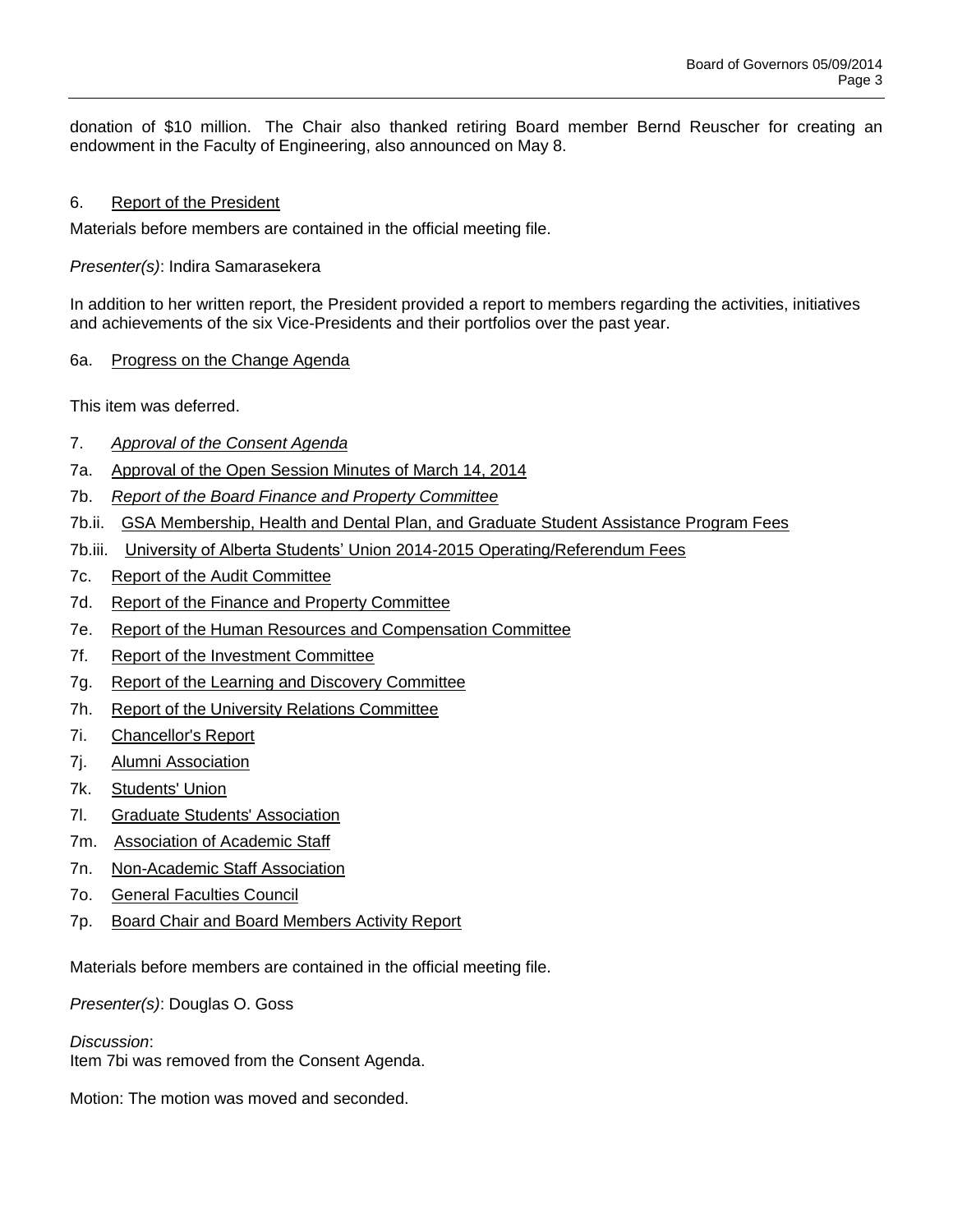THAT the Board of Governors approve the Open Session Consent Agenda as amended.

**CARRIED**

### 7b.i. Proposed Increase to the Athletics and Recreation Fee

*Presenter(s)*: Kerry Mummery; Olive Yonge

### *Discussion*:

Mr Lau noted his support of the Faculty of Physical Education and Recreation's consultation process regarding this fee, and expressed his thanks for the time and effort put into working with students. Mr Hansra also stated that students are more likely to be supportive of fee increases, and remain connected to the University in the long term, if they understand the reasons for the increase and feel engaged in decision-making.

THAT: In order to maintain the integrated model in which the Faculty of Physical Education and Recreation offers Athletics and Recreation services to the broader University of Alberta community; and Consistent with the practices of comparable post-secondary institutions across Canada; The Board of Governors, on the recommendation of the Board Finance and Property Committee, approve an increase to the existing Mandatory Non-Instructional Fee for Athletics and Recreation of \$16.38 per full-time student per term and \$8.19 per parttime student per term, with such increase to take effect for Fall/Winter 2014-15.

**CARRIED**

### **ACTION ITEMS**

### 8. *Report of the Finance and Property Committee*

*Presenter(s)*: Dick Wilson

8a. Capitalization of Unrestricted Funds to Permanent Restricted Endowments Net Assets

Materials before members are contained in the official meeting file.

*Presenter(s)*: Phyllis Clark

*Discussion*:

Ms Clark explained that this action would honour an agreement with an important donor. She noted that it is not common practice, but mandatory in this case to maintain good donor relations and build the University endowment.

Motion: The motion was moved and seconded.

THAT the Board of Governors, on the recommendation of the Board Finance and Property Committee, approve the transfer of \$50,000.00 of unrestricted net assets to permanent restricted endowment net assets.

**CARRIED**

### 9. *Report of the Board University Relations Committee*

*Presenter(s)*: Don Fleming

9a. Board University Relations Committee Terms of Reference

Materials before members are contained in the official meeting file.

*Presenter(s)*: Don Fleming

*Discussion*: